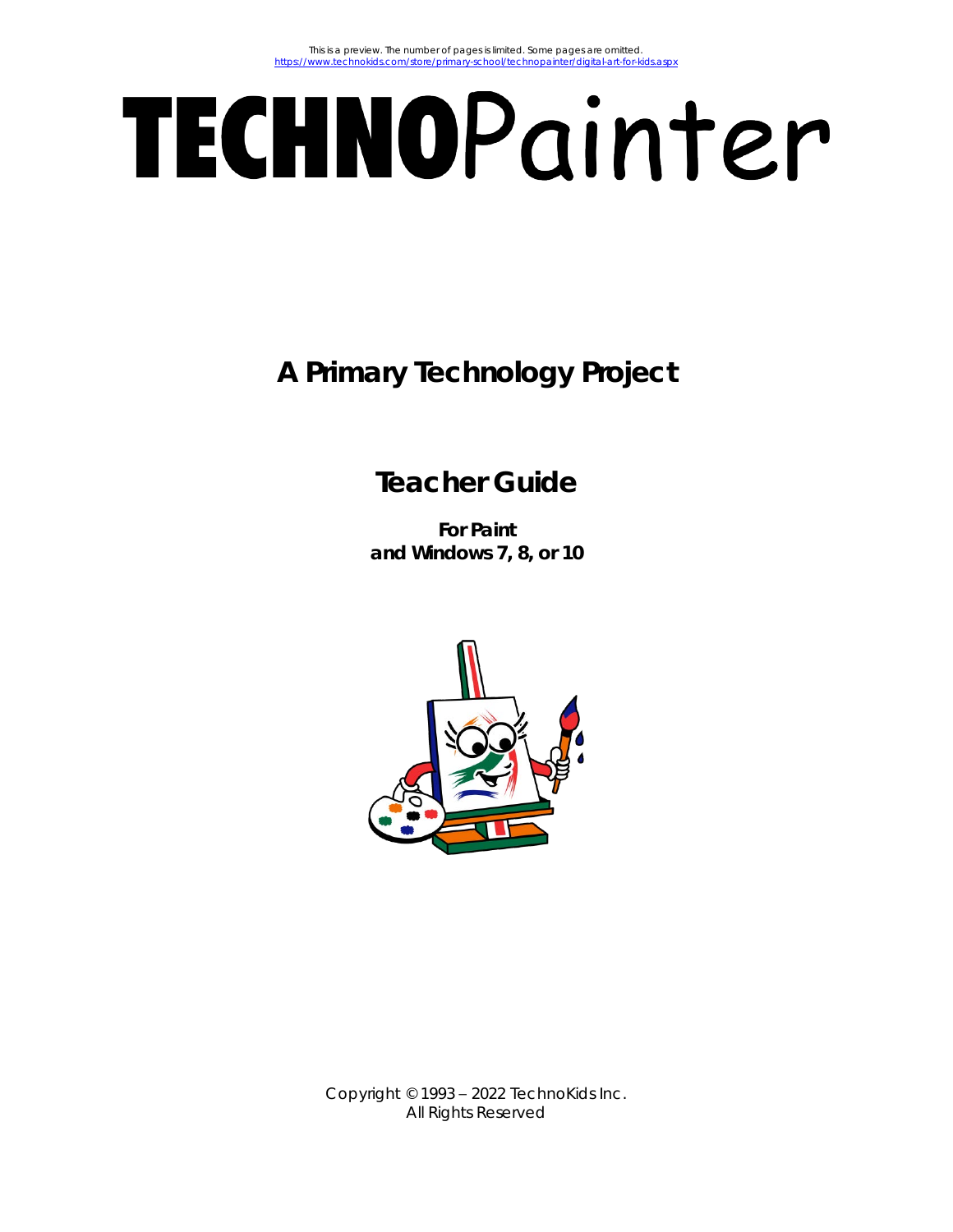$\frac{1}{1}$ 

# Table of Contents

| initiouuction - Octting starteu |  |
|---------------------------------|--|
|                                 |  |
| Session 1 - Draw It!            |  |
|                                 |  |
|                                 |  |
|                                 |  |
|                                 |  |
|                                 |  |
|                                 |  |
|                                 |  |
|                                 |  |
|                                 |  |
|                                 |  |
|                                 |  |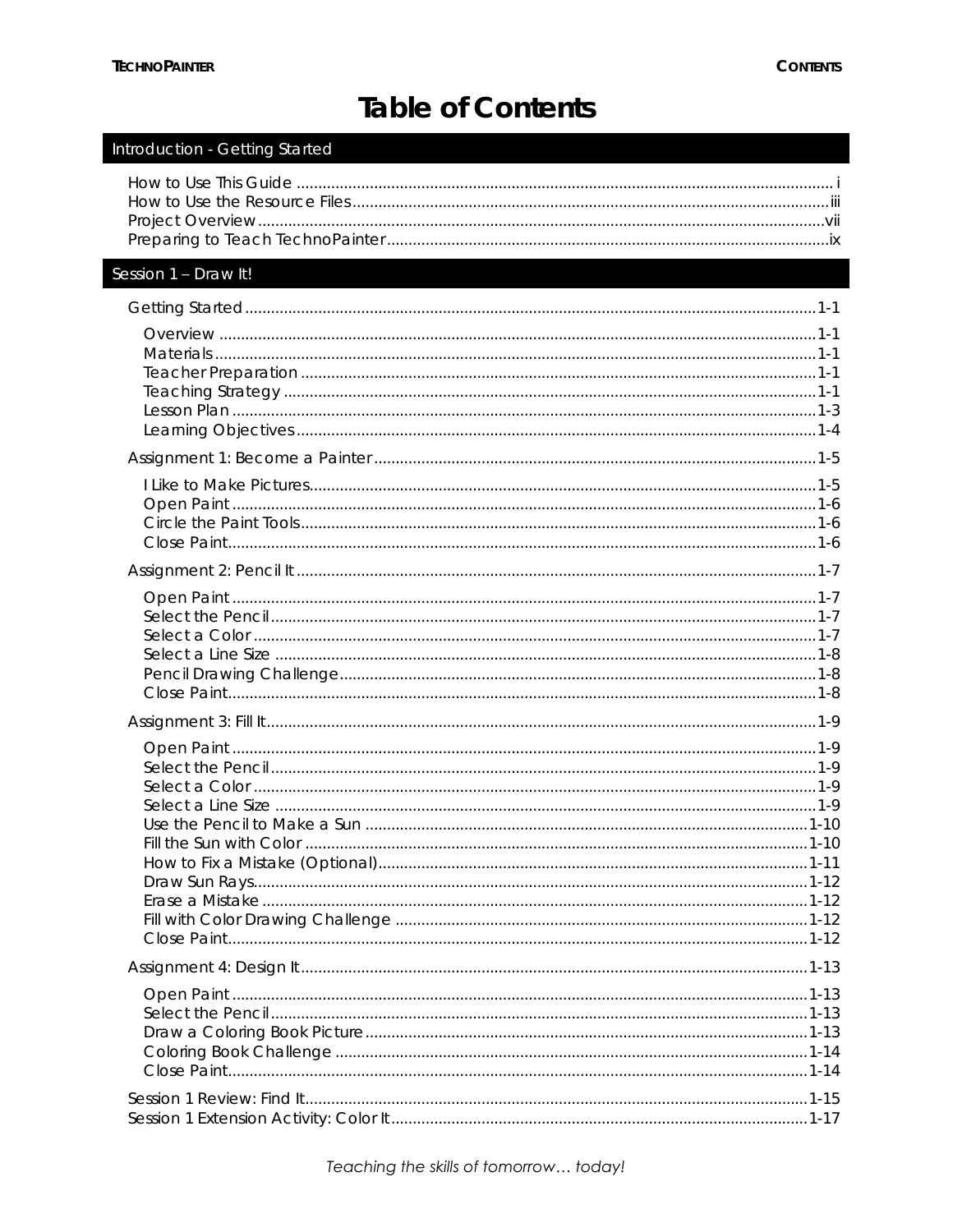## Session 2 - Type It!

| Session 3 - Paint It! |  |
|-----------------------|--|
|                       |  |
|                       |  |
|                       |  |
|                       |  |
|                       |  |
|                       |  |
|                       |  |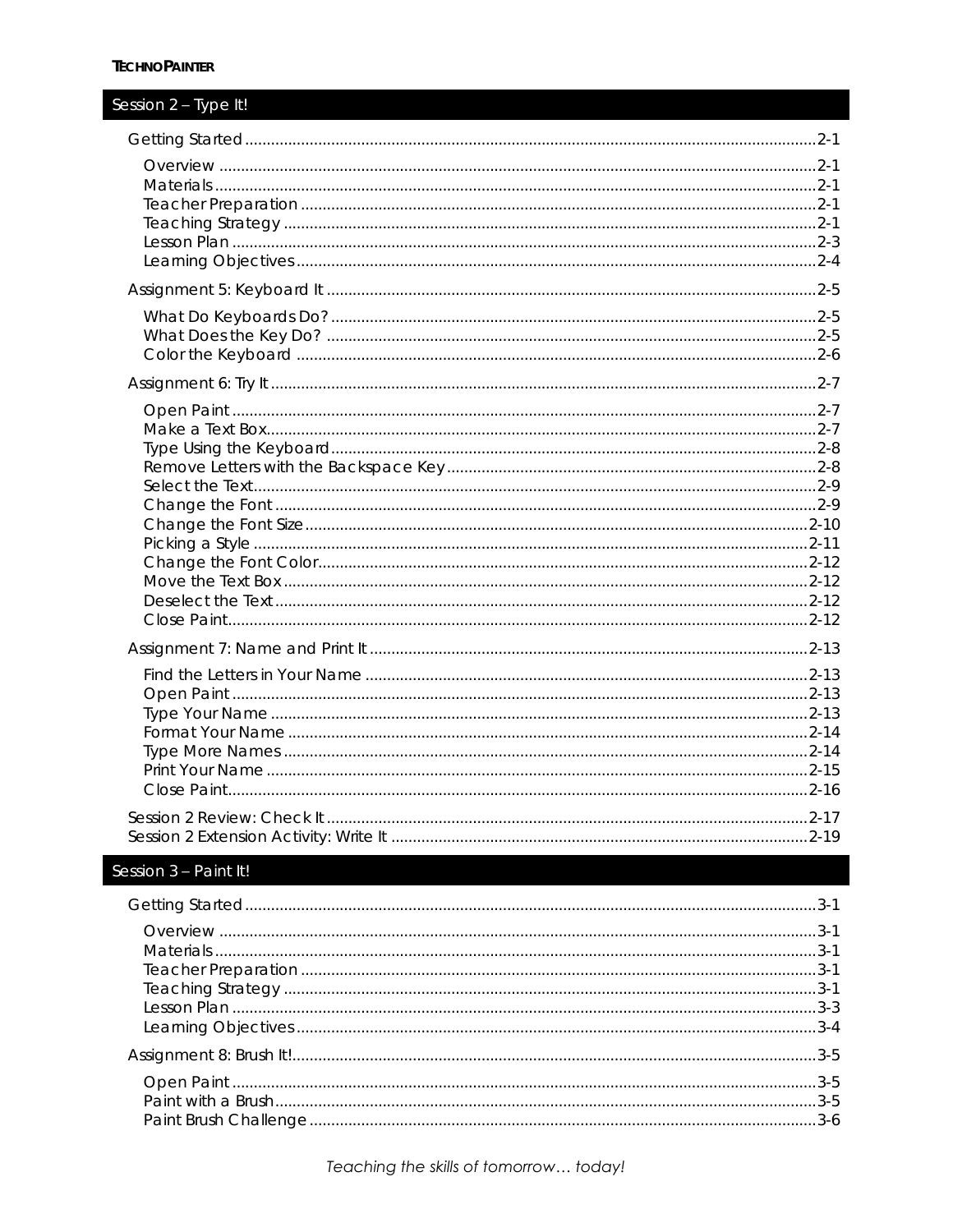## Session 4 - Shape It!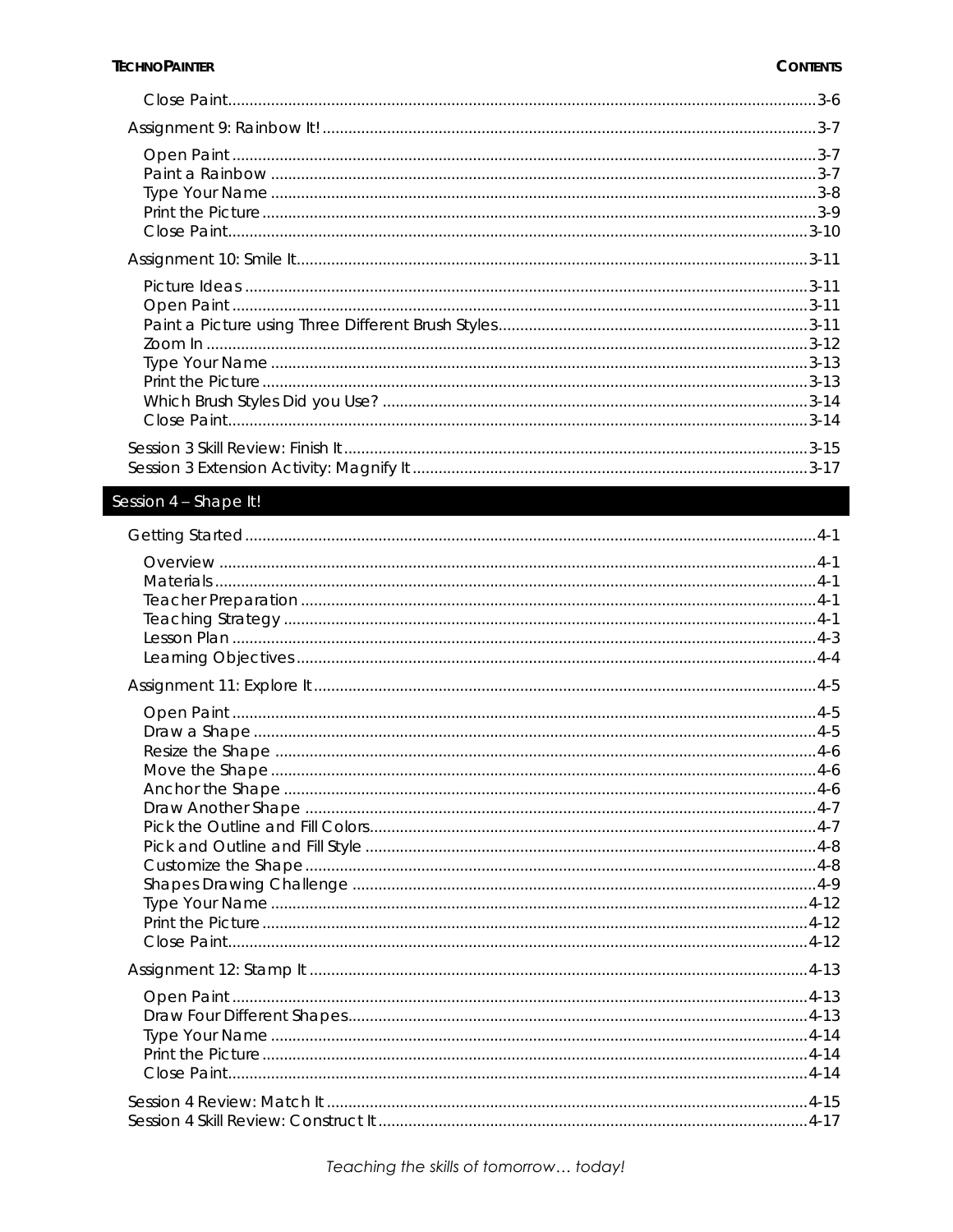| Session 5 - Frame It! |
|-----------------------|
|                       |
|                       |
|                       |
|                       |
|                       |
|                       |
|                       |

# Session  $6$  – Create It!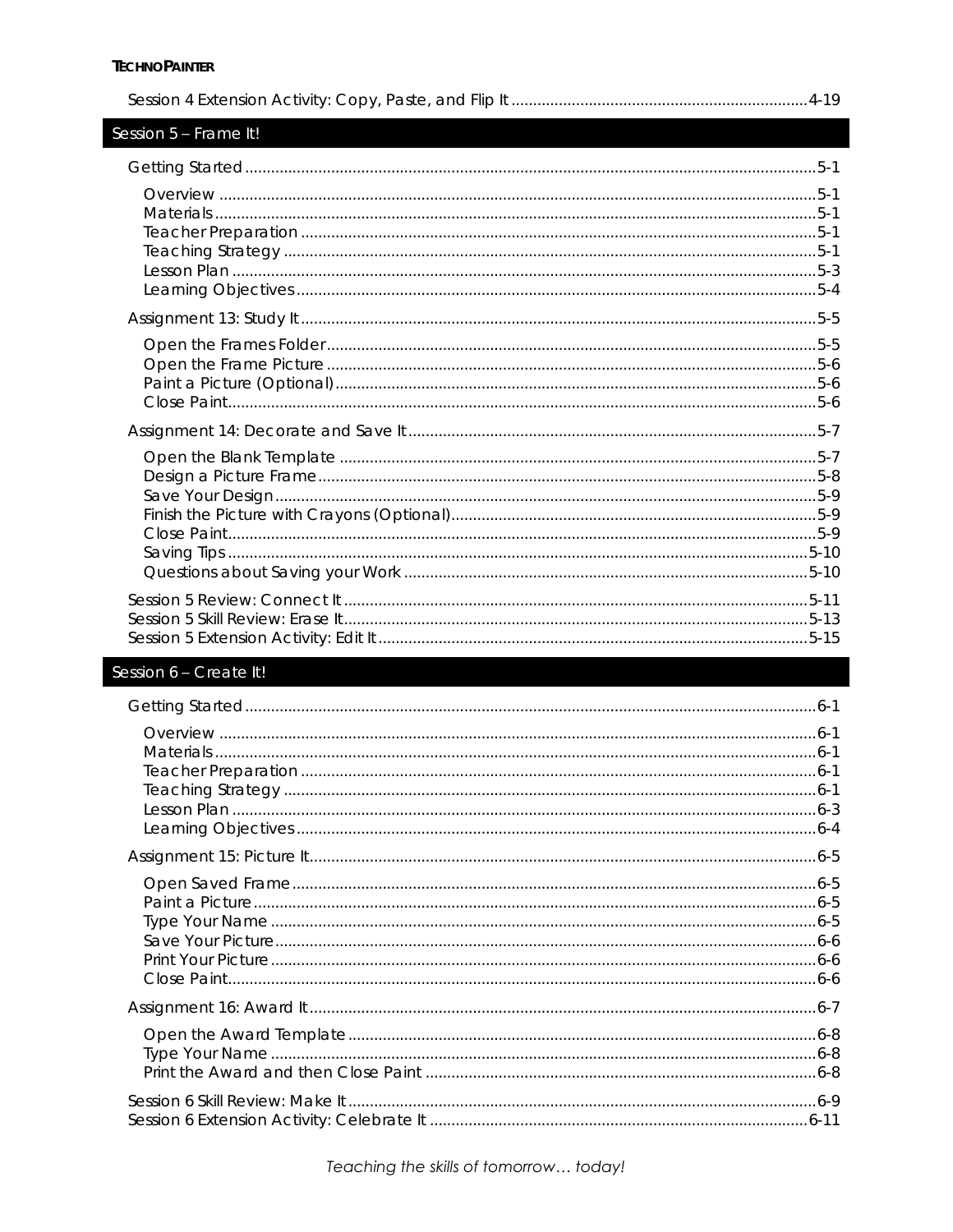I

| Session / – keview |  |
|--------------------|--|
|                    |  |
|                    |  |
|                    |  |
|                    |  |
|                    |  |
|                    |  |
| Annendices         |  |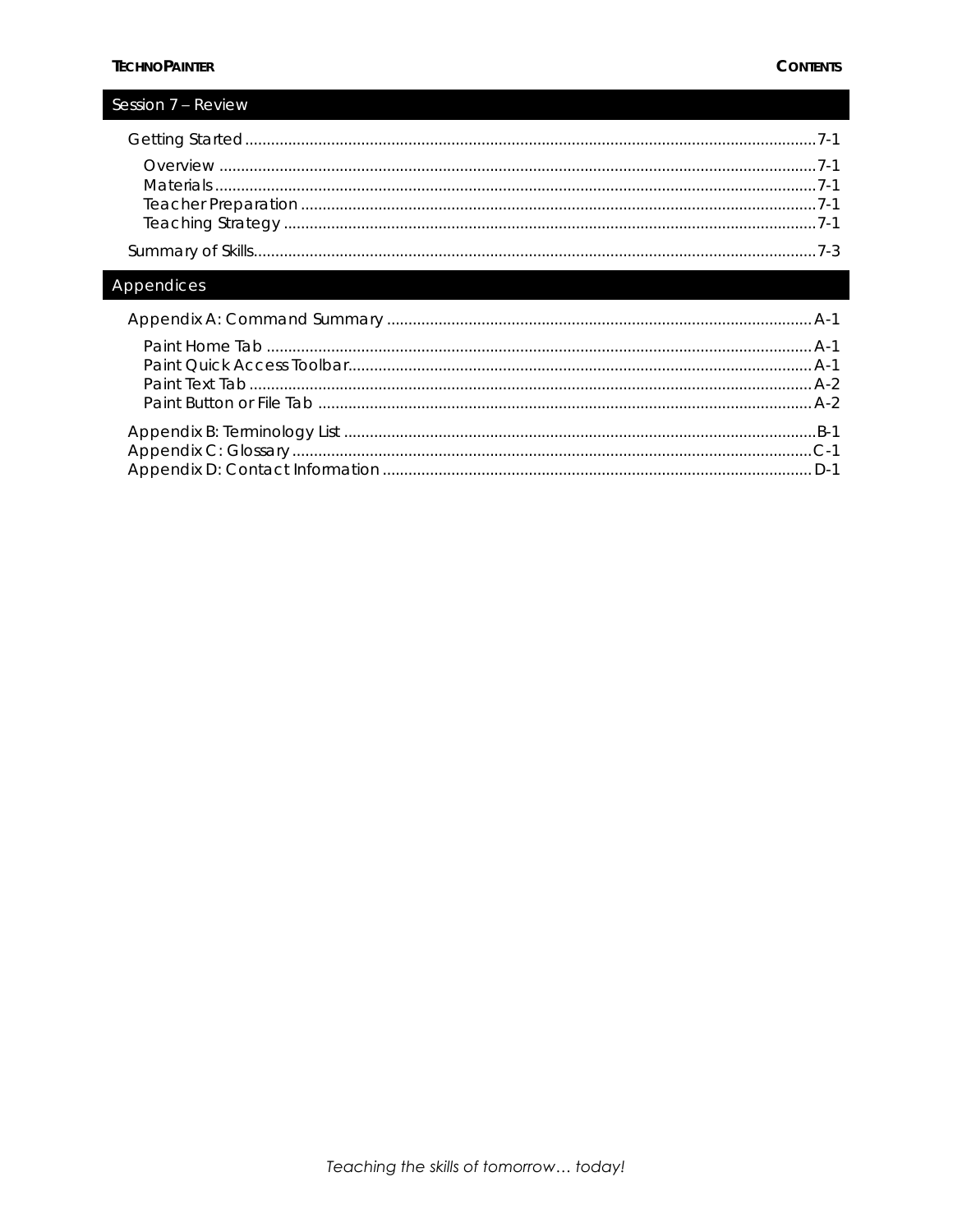# **Project Overview**

**Introduction to TechnoPainter**

In this project, students become "techno" painters. They produce beautiful artwork using digital paint tools. By applying their artistic talents, students earn an *Awesome Artist* certificate. The activities develop fundamental computer skills.

*Spark creativity in your students!*

Students complete the following tasks:

- $\triangleright$  In session 1, students become "techno" painters. They learn how to use a digital pencil, eraser, and paint bucket to create artwork. To start, they are introduced to the Paint window. Next, they experiment with basic paint tools. Students practice their skills by completing a series of challenges. Once confident with their new skills they apply their artistic talents to produce a beautiful picture. It is time to draw it!
- $\triangleright$  In session 2, students type it! To develop basic keyboarding skills they use a worksheet to identify common keys. Next, students use the keyboard to type letters into a text box and format the letters. Once familiar with the location and function of keys, they type their name and make it look fancy. Upon completion, they print their work.
- $\triangleright$  In session 3, students paint it! To start they experiment with the different types of brushes. From a regular paint brush, to calligraphy pens, crayons, and markers, students gain confidence with using digital art tools to create a beautiful rainbow of colors. Next, they apply their skills to paint a happy picture that includes a big smile.
- $\triangleright$  In session 4, students shape it! An exploration of the Shapes gallery allows students to draw colorful shapes using different outlines and fills. They learn how to adjust the size and position. Once prepared, students take the stamp challenge. They make four different shapes and arrange them on the page to produce an eyecatching masterpiece.
- $\triangleright$  In session 5, students frame it! To gain inspiration they study a collection of picture frames. They then apply their skills to create one of their own. Using digital paint tools, students produce an attractive design. They fill the center of the design with a white shape to produce an original frame that will hold their artwork. Students learn how to save the file so that they can use it to paint a picture in the upcoming session.
- $\triangleright$  In session 6, students create it! They open their saved picture frame from the previous session and use it to make a picture. To celebrate their success, students complete a checklist of their digital paint skills and then produce an award that acknowledges they are an *Awesome Artist*.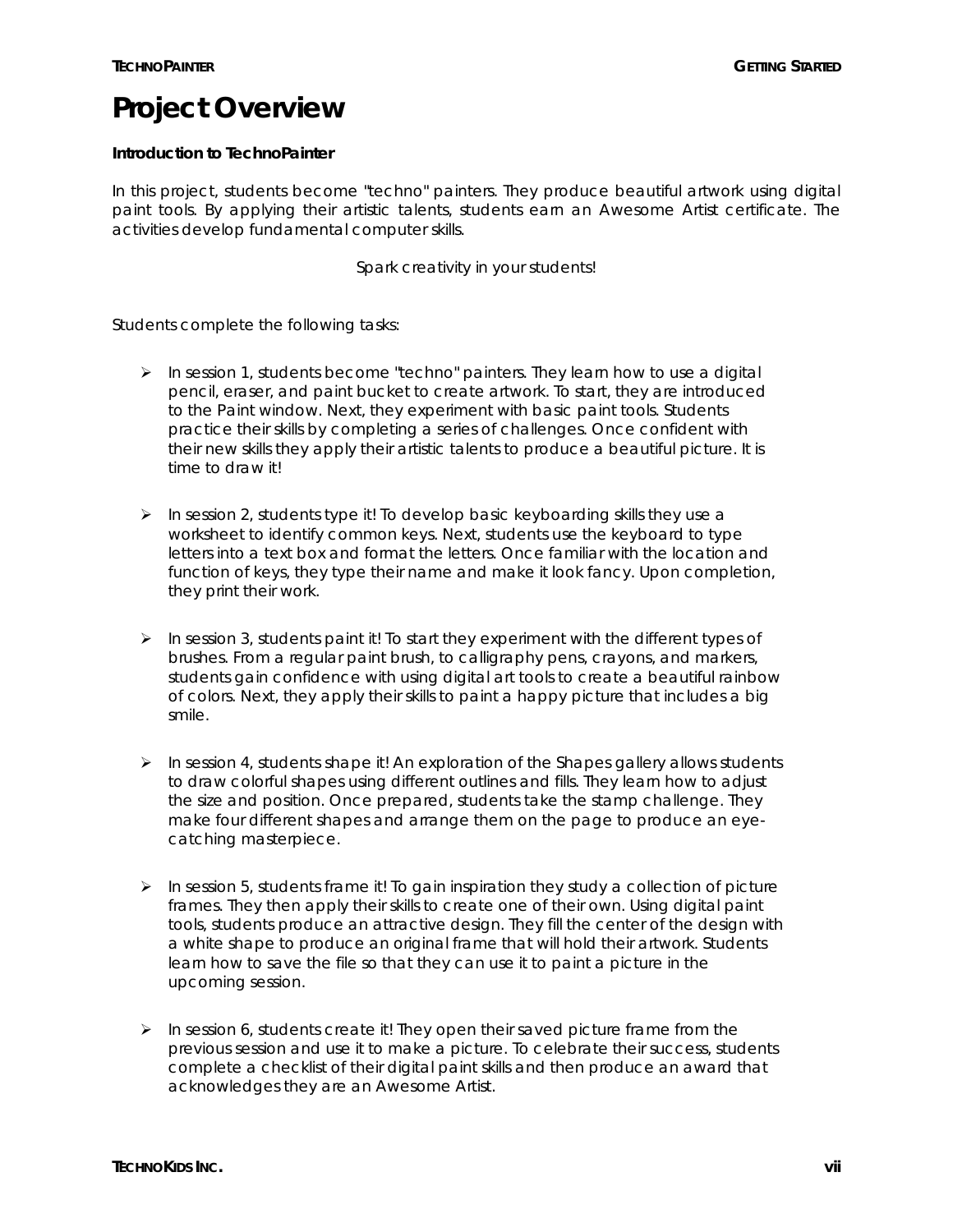# **Assignment 4: Design It**



**Draw a Coloring Book Picture**

In the Colors group, click the *Color 1* box.

From the palette, click **black**.



Click *Size*. Pick a tool size.



Click and drag to draw a picture.



**TECHNOKIDS INC. 1-13**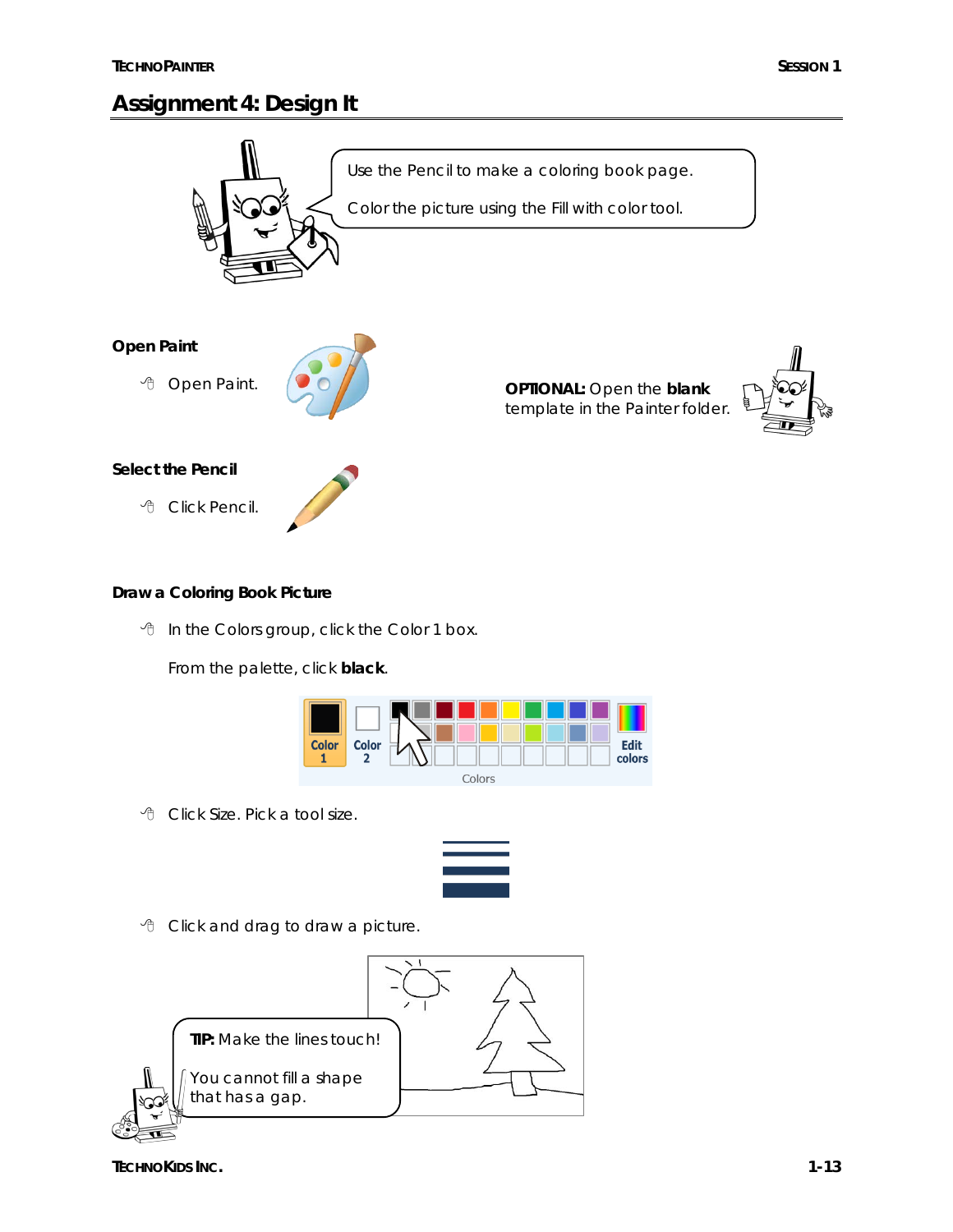**TECHNOPAINTER**

**Coloring Book Challenge**



**Close Paint**

- Click the *Close* button (X).
- Click *Don't Save* when asked to save the changes.

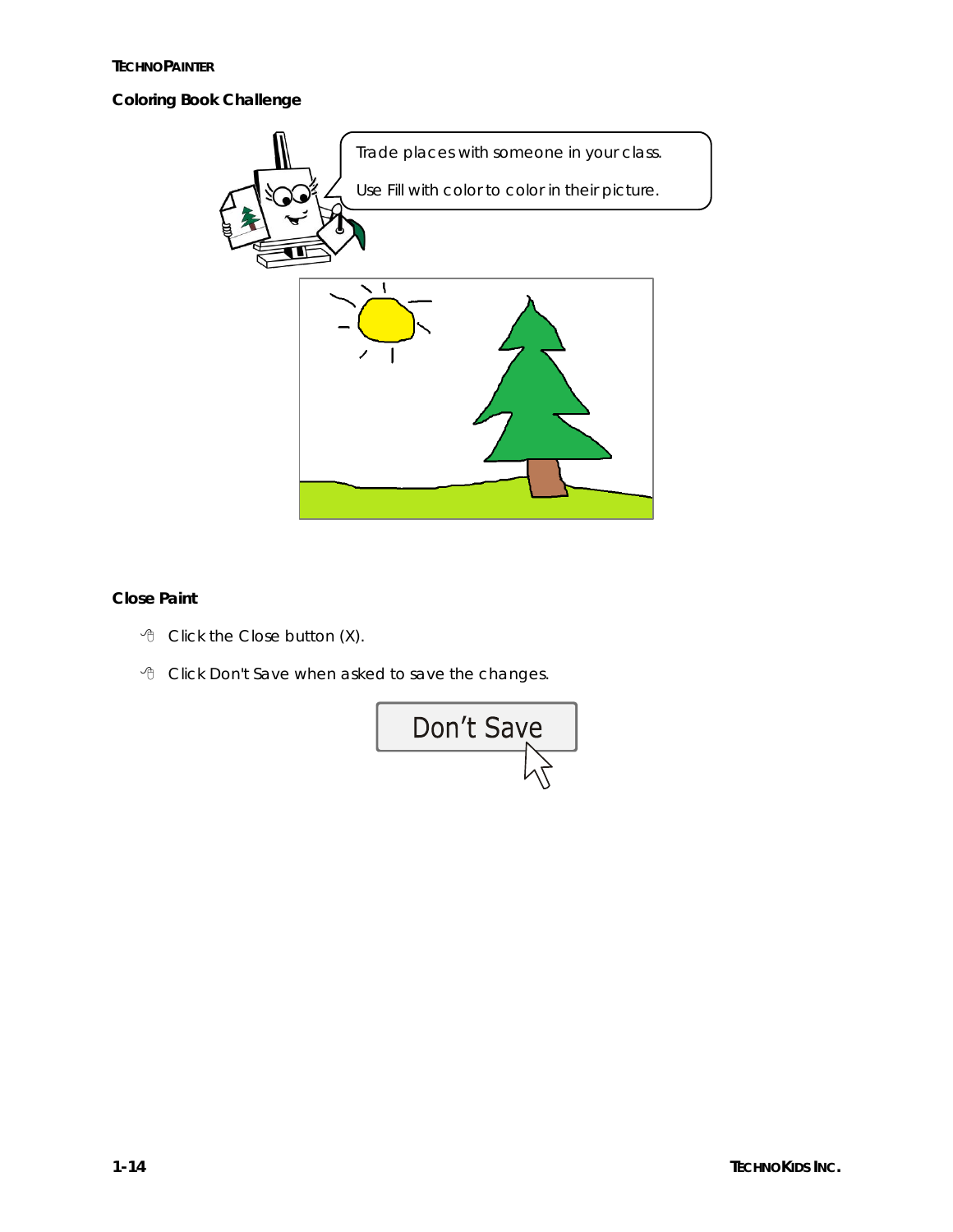## **Session 1 Review: Find It**

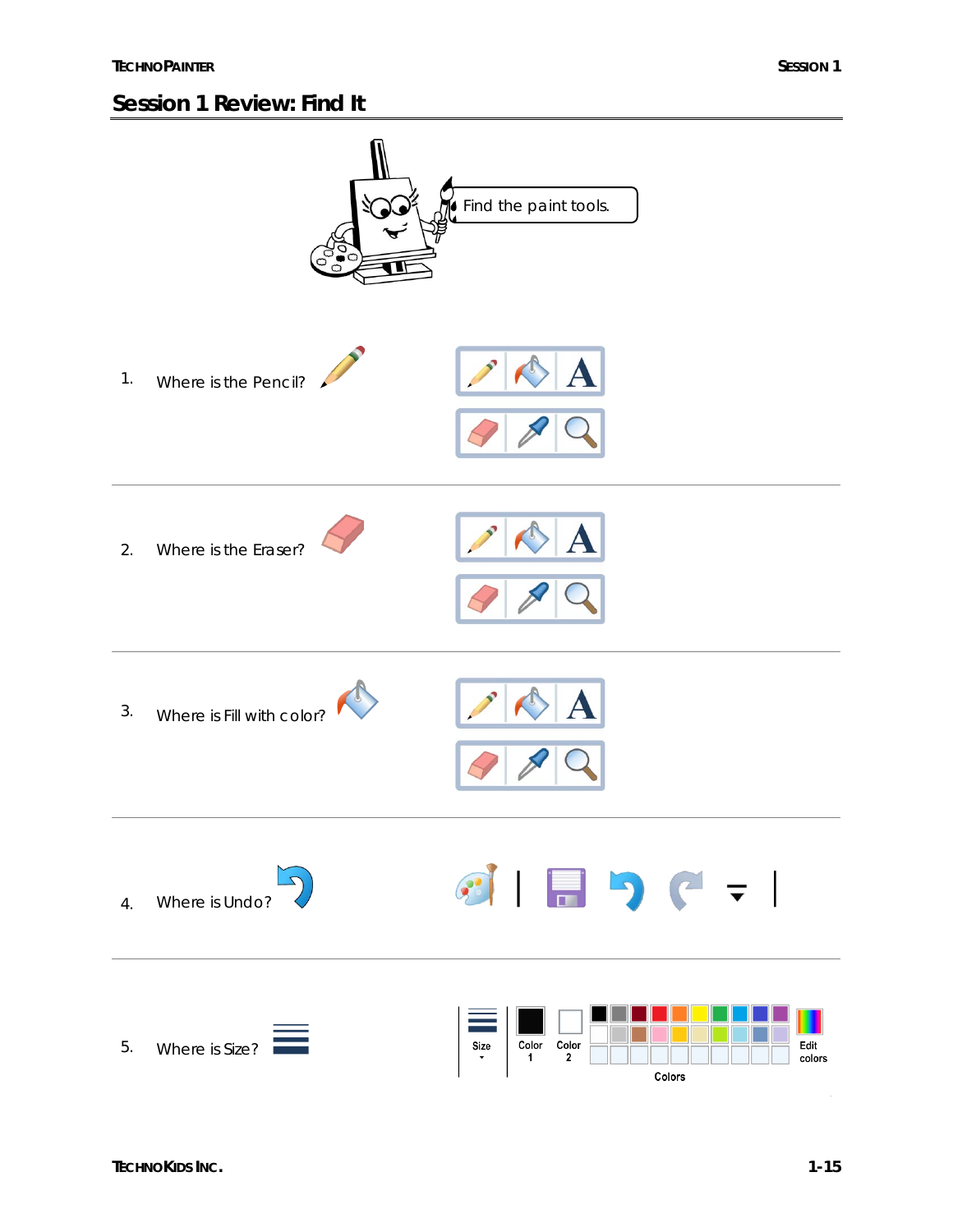6. Draw a picture in the Paint drawing area.

| 引日り ( =   Untitled - Paint<br>E<br>Home<br>$\overline{\phantom{a}}$ | View                                                                  |                                                                                     |                                                                  |                                                  |                                | $\Box$<br>$\mathbb X$<br>ø                                                                                                                                                                                                                                                                                                                        |
|---------------------------------------------------------------------|-----------------------------------------------------------------------|-------------------------------------------------------------------------------------|------------------------------------------------------------------|--------------------------------------------------|--------------------------------|---------------------------------------------------------------------------------------------------------------------------------------------------------------------------------------------------------------------------------------------------------------------------------------------------------------------------------------------------|
| $\chi$ Cut<br><b>Copy</b><br>Paste<br>Clipboard                     | <b>区</b> Crop<br>Resize<br>Select<br>A Rotate *<br>$\bullet$<br>Image | $\mathbb{Z} \otimes \mathbf{A}$<br>98Q<br><b>Brushes</b><br>$\cdot$<br><b>Tools</b> | ///O□□△△!▽outline、<br>△◇○○☆☆☆!▲Fill、<br>◆☆☆☆○○☆<br><b>Shapes</b> | ≡<br>Color<br>Size<br>$\mathbf{1}$<br>$\check{}$ | Color<br>$\mathbf 2$<br>Colors | Edit<br>colors                                                                                                                                                                                                                                                                                                                                    |
|                                                                     |                                                                       |                                                                                     |                                                                  |                                                  |                                |                                                                                                                                                                                                                                                                                                                                                   |
|                                                                     |                                                                       |                                                                                     |                                                                  |                                                  |                                |                                                                                                                                                                                                                                                                                                                                                   |
|                                                                     |                                                                       |                                                                                     |                                                                  |                                                  |                                |                                                                                                                                                                                                                                                                                                                                                   |
|                                                                     |                                                                       |                                                                                     |                                                                  |                                                  |                                |                                                                                                                                                                                                                                                                                                                                                   |
|                                                                     |                                                                       |                                                                                     |                                                                  |                                                  |                                |                                                                                                                                                                                                                                                                                                                                                   |
|                                                                     |                                                                       |                                                                                     |                                                                  |                                                  |                                |                                                                                                                                                                                                                                                                                                                                                   |
|                                                                     |                                                                       |                                                                                     |                                                                  |                                                  |                                |                                                                                                                                                                                                                                                                                                                                                   |
| ◂<br>$\div$                                                         | 壇                                                                     | $\mathbf{m}$<br>IQ 16.00 x 8.45 in                                                  |                                                                  |                                                  |                                | ٠<br>$\begin{picture}(100,10) \put(0,0){\line(1,0){100}} \put(10,0){\line(1,0){100}} \put(10,0){\line(1,0){100}} \put(10,0){\line(1,0){100}} \put(10,0){\line(1,0){100}} \put(10,0){\line(1,0){100}} \put(10,0){\line(1,0){100}} \put(10,0){\line(1,0){100}} \put(10,0){\line(1,0){100}} \put(10,0){\line(1,0){100}} \put(10,0){\line(1,0){100}}$ |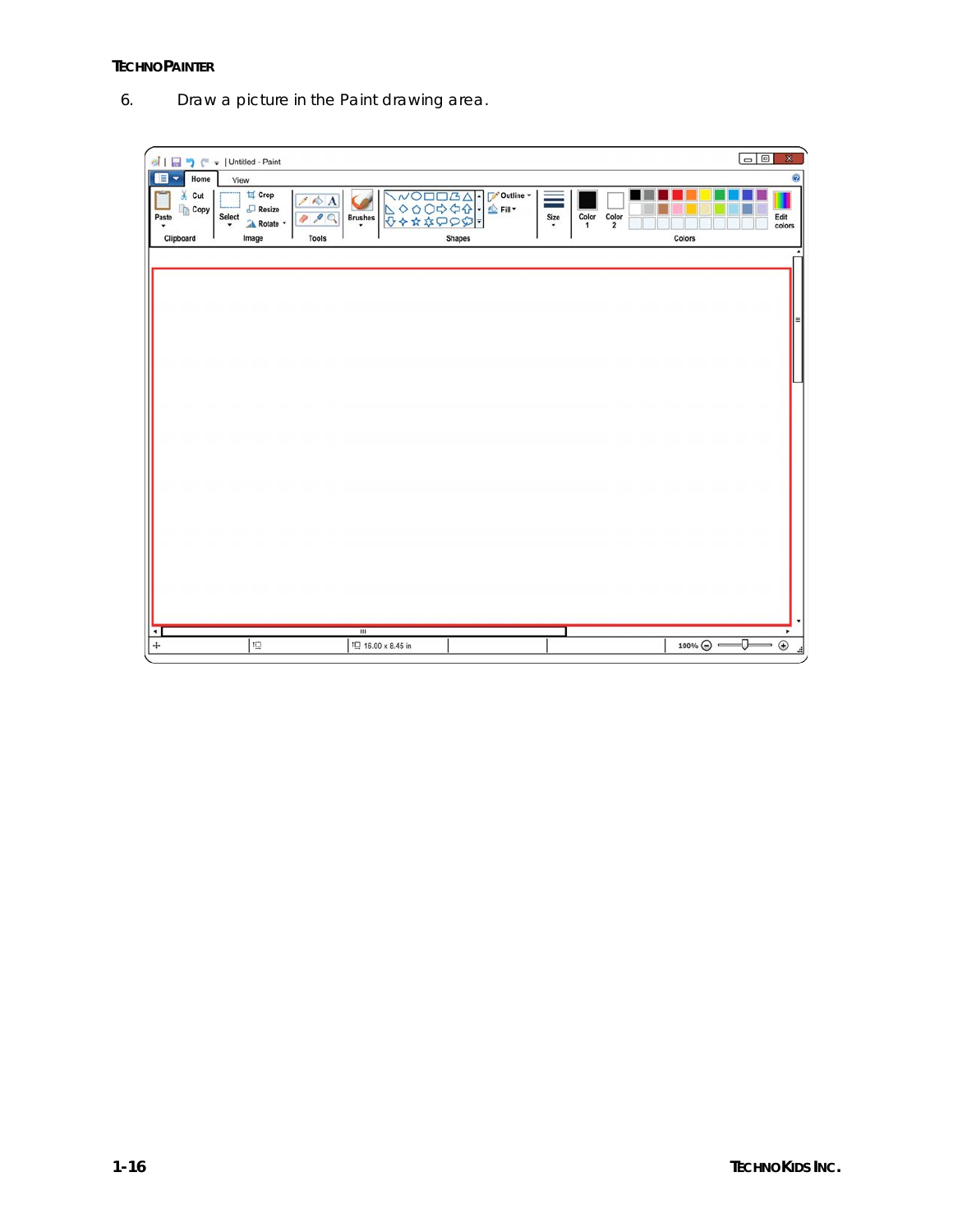# **Assignment 9: Rainbow It!**



**Open Paint**

<sup></sub>①</sup> Open Paint.



**OPTIONAL:** Open the **blank** template in the Painter folder.

**Brushes** 



**Paint a Rainbow**

Click the *Brushes* arrow.







 In the Colors group, click the *Color 1* box. From the palette, click a color you like.



**Size** 

Click and drag to draw the first arch in your rainbow.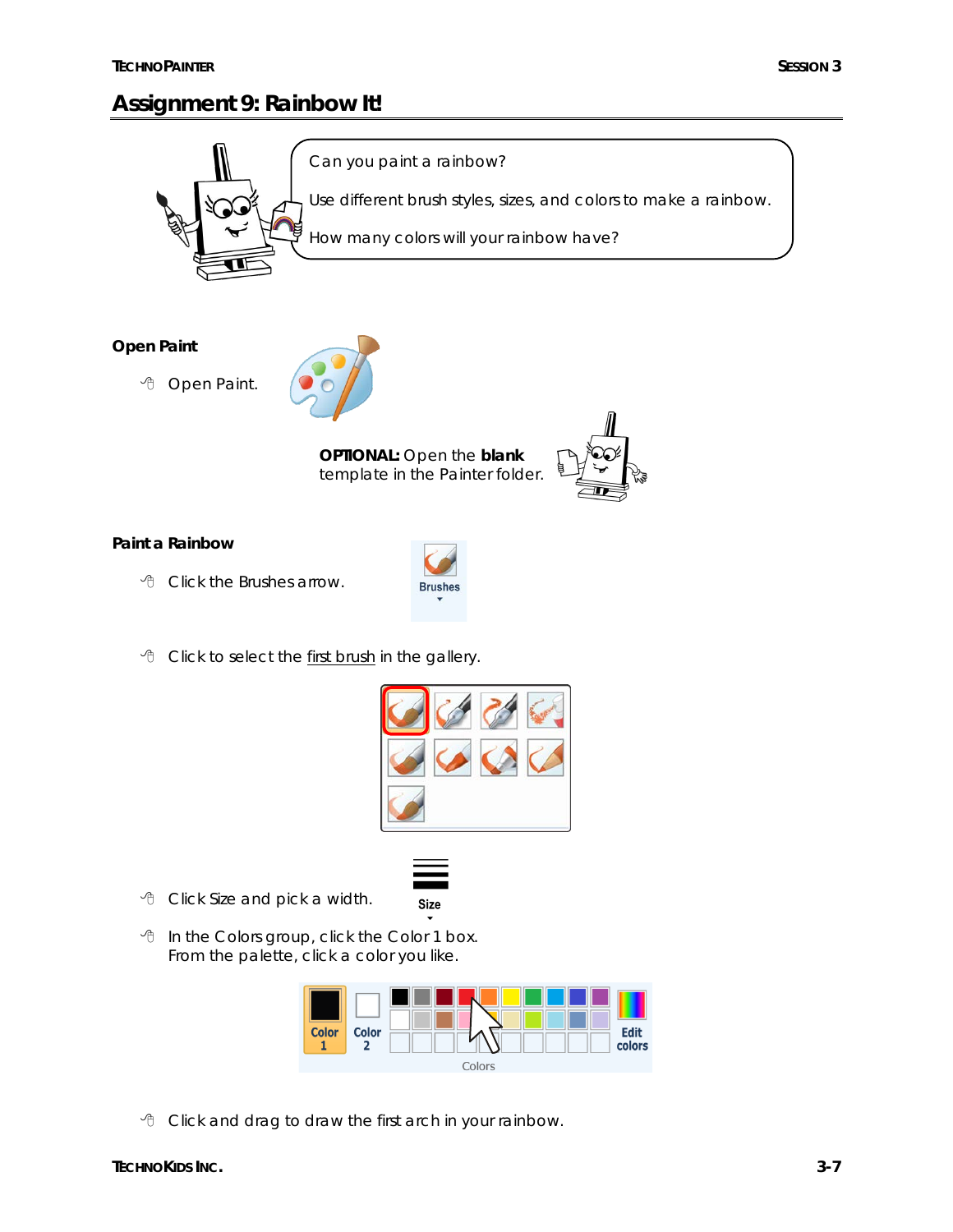#### **TECHNOPAINTER**

- Choose a different brush style, size, and color.
- Click and drag to draw the next arch in your rainbow.
- *A* Repeat until you are finished.



#### TIP: How to Erase a Mistake

- Click *Eraser*.
- Click *Size*. Pick a tool size.
- Click and drag the mouse to erase a mistake.

#### TIP: How to Undo an Action

If you draw something you do not like you can undo it.

By clicking *Undo*, you can take away the *last* action.

If you want, you can even undo your entire page. You have up to 50 undos!

Click *Undo* in the Quick Access Toolbar at the top of the window.



*A* If you want to put it back, click Redo.

**Type Your Name**

Use the *Text* tool to type your name.

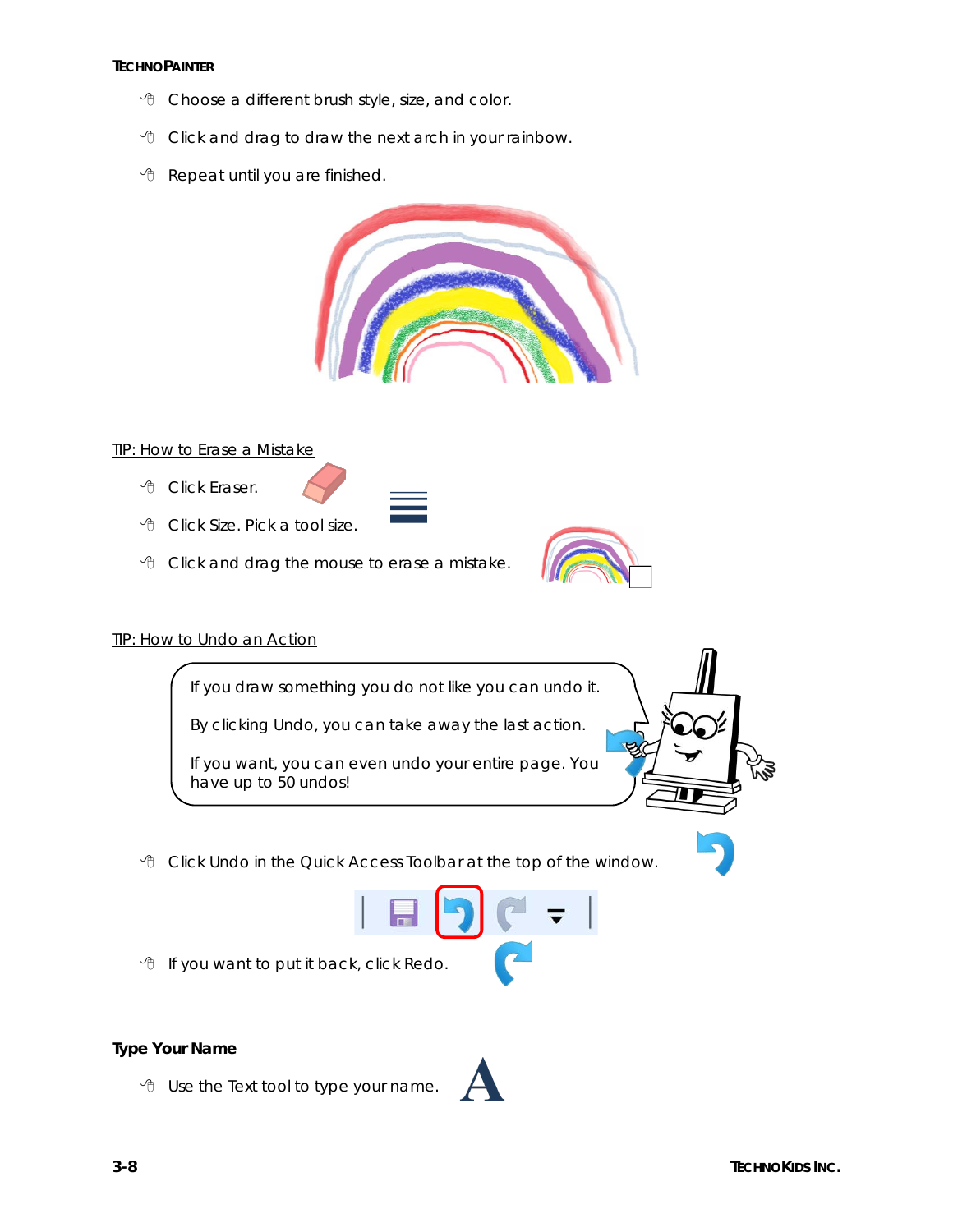# **Session 3 Extension Activity: Magnify It**



**Open the Template in Paint**

- 1. Open Paint.
- 2. Click the *Paint Button* or File tab.
- 3. Click *Open*.



4. Go to the Painter folder. Double click **magnify it**.



#### **Edit the Picture**

1. **Add detail:**

The pilot of the helicopter is missing his face.

- a. Zoom in.
- b. Use the *Brush* to add eyes and a mouth.
- 2. **Correct a fill problem:**

The top propeller on the plane is not closed.

- a. Zoom in.
- b. Use the *Pencil* to fix the leak.
- c. Fill it with color.
- 3. **Fill in an area that is tiny:**

The center of the rear helicopter propeller is very small.

a. Zoom in.



b. Fill it with **red**.

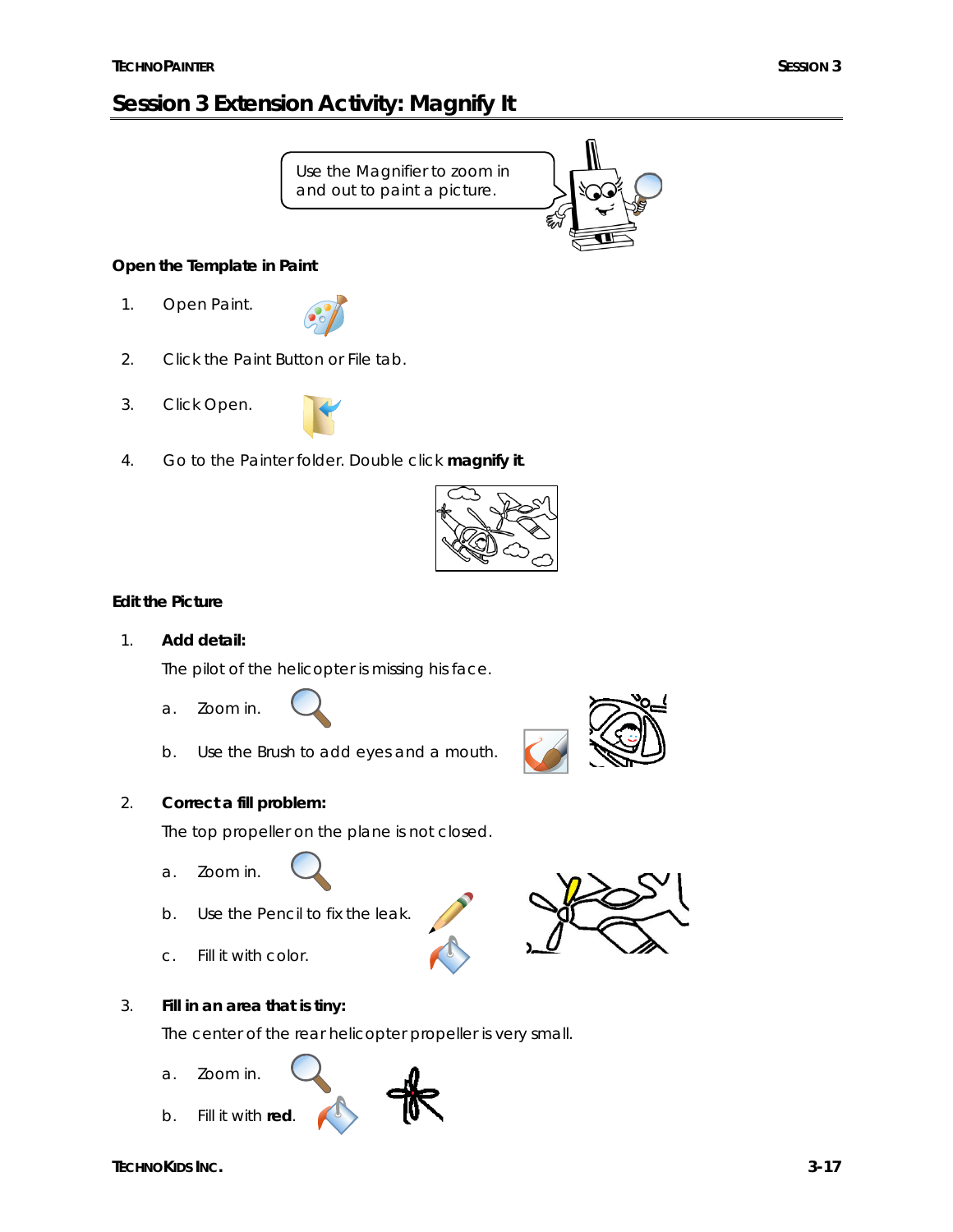4. **Erase a mistake:**

There should only be two propellers on the plane.

- a. Zoom in.
- b. Erase a propeller.



**Finish the Picture**

- 1. Use your skills to paint the picture.
- 2. Add name onto picture.



4. Close Paint.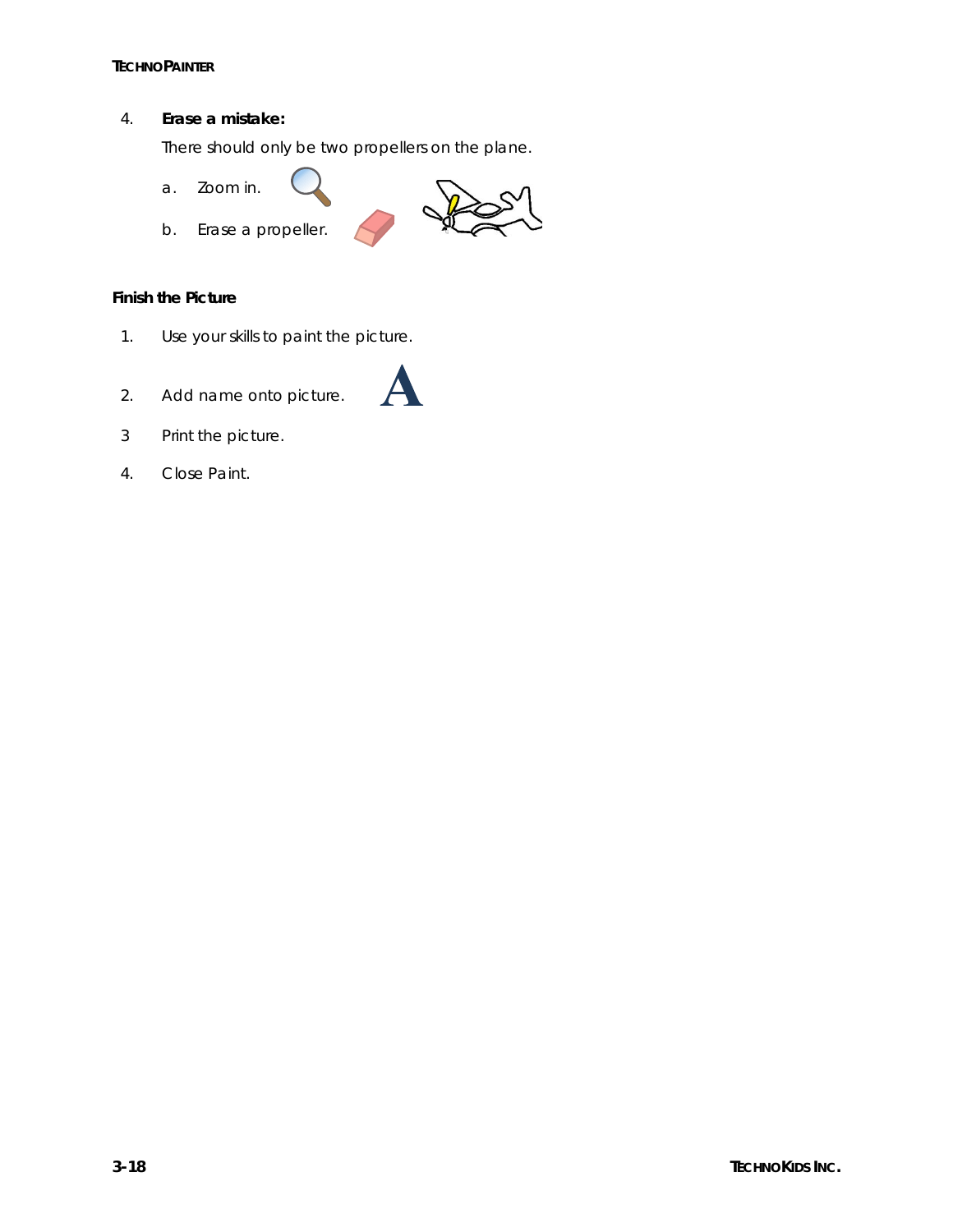# **Session 5 Skill Review: Erase It**



2. Draw a rectangle.

It should be as big as the canvas.



- 3. Select the fill color and style.
	- a. Click the *Color 2* square. Pick a **BRIGHT COLOR** for the background.



Oil Natural pencil Watercolor

- 4. Draw with the *Eraser*.
	- a. Click *Eraser*.
	- b. Click the *Color 2* square. Pick **WHITE**.

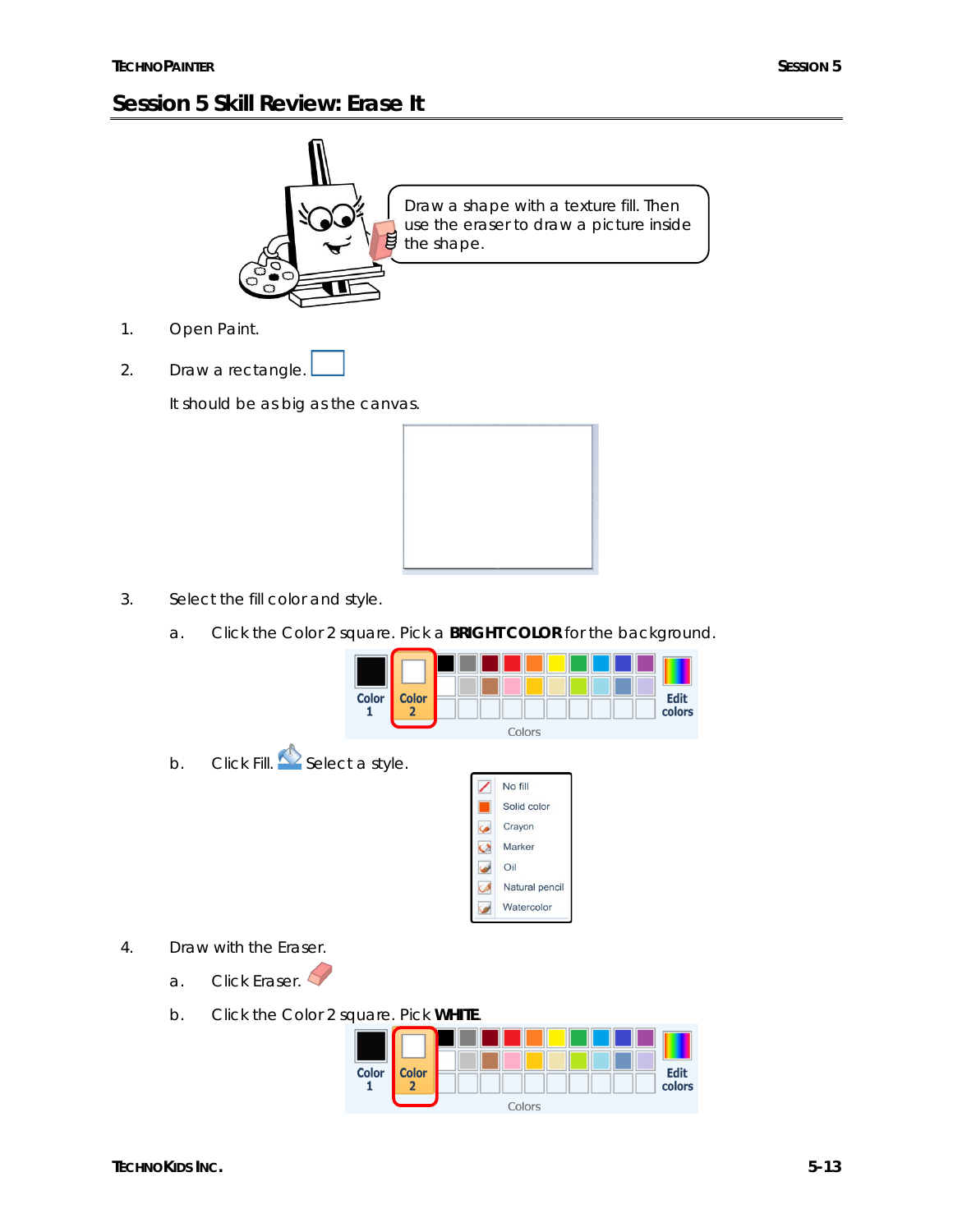c. Select the size of the eraser.  $\equiv$ 



d. Click and drag to "erase" a picture.



- 5. Add student name to the picture.  $\bf A$
- 6. Print the picture.
- 7. Save the picture as **eraser**.
- 8. Close Paint.